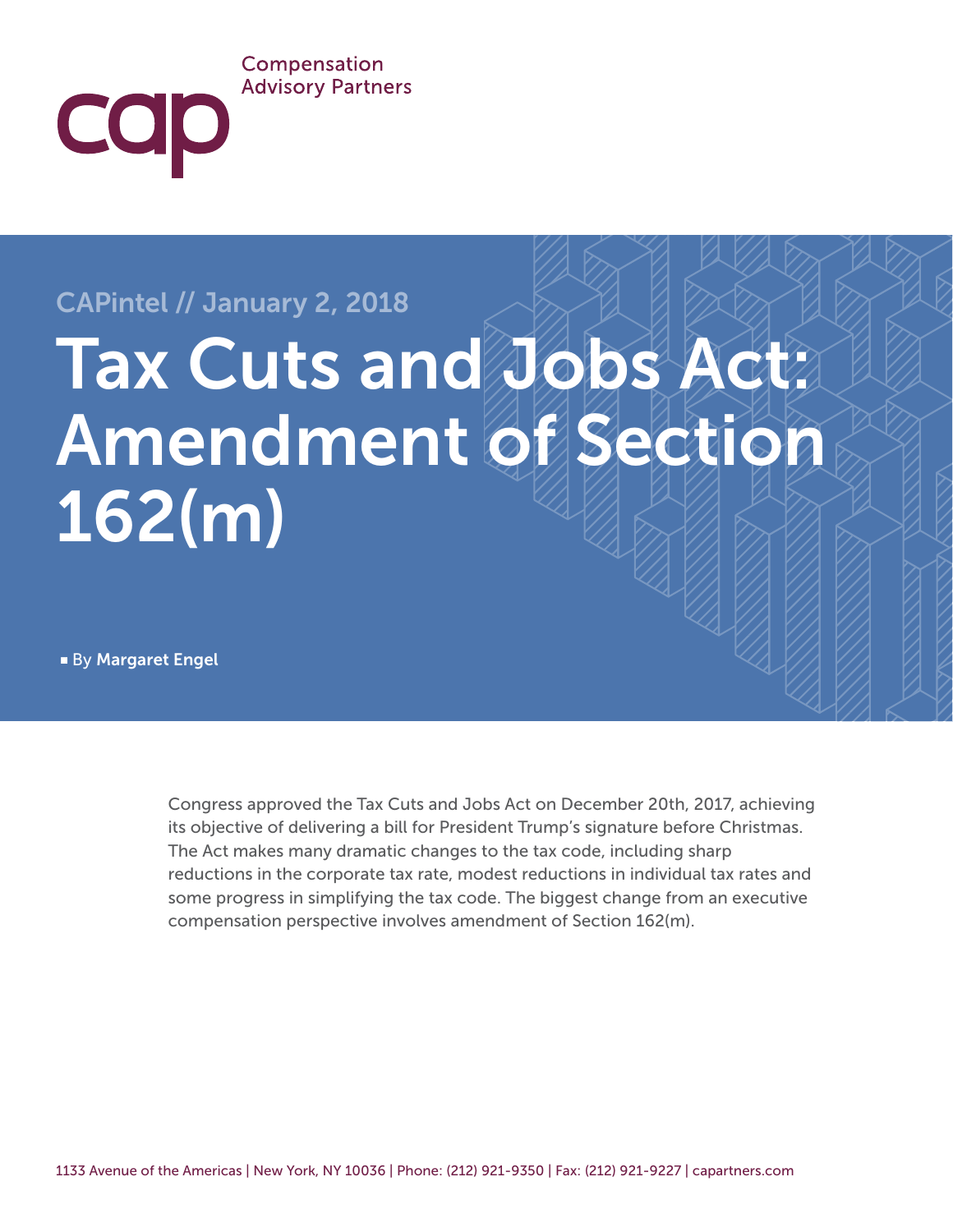Since going into effect in 1994, Section 162(m) has limited the deductibility of remuneration to covered employees to the extent the amount exceeds \$1,000,000. Under current law, important exceptions to the limits on deductibility apply to stock options, other performance-based compensation and commissions. The amendments in the Act greatly expand the limits on deductibility by eliminating these exceptions.

### Highlights of the Amendments to Section 162(m)

| Amendment                                                                                                                                                                                                                                                                                    | <b>Implication</b>                                                                                                                                                                                                                     |
|----------------------------------------------------------------------------------------------------------------------------------------------------------------------------------------------------------------------------------------------------------------------------------------------|----------------------------------------------------------------------------------------------------------------------------------------------------------------------------------------------------------------------------------------|
| Exceptions allowing deductibility of stock<br>options, other qualifying performance-based<br>compensation and commissions are eliminated                                                                                                                                                     | Effectively caps deductibility of senior executive<br>compensation to \$1 million per year and raises<br>company cost of compensation                                                                                                  |
| Definition of covered employees aligned with SEC<br>disclosure rules                                                                                                                                                                                                                         | Expands coverage to include any person serving<br>as Principal Executive Officer (PEO) and Chief<br>Financial Officer (CFO) during the tax year, as well<br>as the three highest paid executive officers other<br>than the PEO and CEO |
| Expands coverage to include compensation<br>of covered employees for all future years of<br>employment whether or not they remain in the<br>proxy, payments made after retirement, death or<br>other termination of employments and payments<br>to beneficiaries                             | Widens the net by eliminating loopholes allowed<br>under current law, such as leaving the role of PEO<br>before the last day of the year and making non-<br>qualified deferrals of compensation until after<br>termination             |
| Amendments apply to taxable years beginning<br>after December 31, 2017, except that the<br>amendments shall not apply to remuneration<br>provided pursuant to a written binding contract in<br>effect on November 2, 2017, and not modified in<br>any material respect on or after such date | Effectively grandfathers existing arrangements<br>and provides companies with an opportunity to<br>capture tax deductions as existing arrangements<br>wind down over time                                                              |

### Possible Benefit from Amended Section 162(m): More Flexibility for Compensation Committees

Public companies subject to Section 162(m) use a variety of techniques to comply with the current law and maximize tax deductibility. Going forward, for new awards that are not made under grandfathered written binding contracts, these techniques will no longer be needed. Tax deductibility will be capped at \$1,000,000 regardless of plan design:

- "Plan within a plan" structure, also known as an "umbrella plan," will no longer be necessary, providing companies with an opportunity to simplify current plans.
- Tax incentives to grant performance-based compensation will be eliminated in most instances, encouraging greater use of time-based awards.
- Potentially more flexible performance metrics may be instituted over time. Non-GAAP metrics, individual goals and metrics that incorporate discretion are likely to occur more frequently.
- Tax penalties for adjusting or restating performance targets will be eliminated in most instances.
- Compensation committees will have greater opportunities to exercise discretion, including positive discretion.